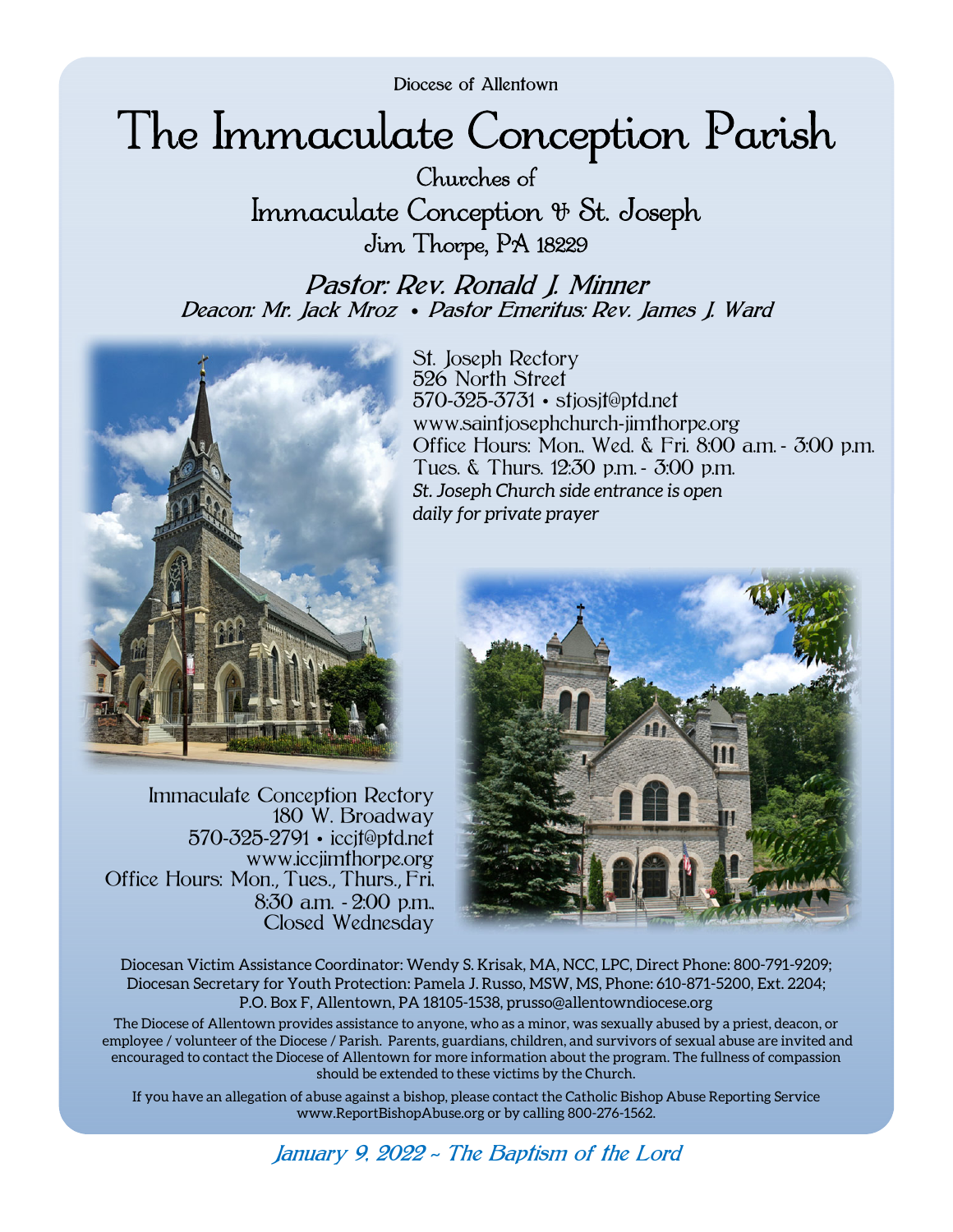# The Baptism of the Lord

*Special Prayer Intentions- these are the people for whom we will be praying at Mass:*

# **Sat. Jan. 8**

4:30 pm (ICC) **Ilona Wildoner** (Regina & Jeanie Klein)

**Sun. Jan. 9**  8:30 am (SJC) **Marilee McFardland** (M/M Rick Kuhn) 10:30 am (ICC) **Bernadette McGinley** (Ann & Donna LaRizzio)



8:00 am (ICC) **Rose Zurn** (Ken & Patty McArdle) / **Eugene "Kelly" Hager** (Vic & Eileen Newton)

#### **Tues. Jan. 11**

| <b>Wed. Jan. 12</b> |                                                                           |
|---------------------|---------------------------------------------------------------------------|
| 8:30am-3pm          | Exposition & Adoration of the Blessed Sacrament                           |
| $8:00$ am $(SJC)$   | Lisa Holland (Claire & Paul Yaich) / Yong Cha Kurask (Joe & Alex Cataldo) |

### *Private* **All Our Parishioners, Living & Deceased**

**Thurs. Jan. 13**



#### **Fri. Jan. 14**

8:00 am (SJC) **Moss Family** (Helen Hillenbrand) / **Majorie Haggerty** (Marie & David Korbobo)

**Sat. Jan. 15**

*9:00 am (SJC) Rosary for Life* 

# Second Sunday in Ordinary Time

**Sat. Jan. 15**

4:30 pm (ICC) **Rosemary Brown** (Brown Family)

**Sun. Jan. 16** 

8:30 am (SJC) **Emma Marzen** (Dinh Nguyen & Family of CA)

10:30 am (ICC) **66th Wedding Anniversary of Ken & Rose McArdle** (Family)

| Lay Ministers January 15/16 |                                           |                                     |                    |  |  |
|-----------------------------|-------------------------------------------|-------------------------------------|--------------------|--|--|
| Ministry                    | Sat. $4:30pm$ ICC                         | Sun. $8:30$ am SJC                  | Sun $10:30$ am ICC |  |  |
| Lector:                     | Jay Miller                                | Alexa Igoe                          | Karen Sofranko     |  |  |
| E.M.                        | Deacon Jack,<br>K. McArdle,<br>C. McArdle | Deacon Jack, J. Igoe, B.<br>Rodgers | Deacon Jack        |  |  |



SAINTS & SPECIAL OBSERVANCES Sun: The Baptism of the Lord Mon: First Week in Ordinary Time Thurs: St. Hilary Sat: Blessed Virgin Mary

### **IMMACULATE CONCEPTION CHURCH**

**ST. PEREGRINE CANDLE** burns for *Health & Blessings for Barbara Miller* (From, Family)

**REST IN PEACE:** Kindly pray for the souls of *Ann Vandenbord, Michael Martino, Diane Gallagher, and Paul Yaich, Sr.,* who were called to their eternal reward. Please remember them and their loved ones in your prayers. May their souls and the souls of all the faithful departed rest in peace.

**BAPTIZED: WE WELCOME** to our parish family *Vivian Kathleen Young*, daughter of Jonathan Young & Nichole Burchell, who was baptized last Sunday. Please pray for her and her family as she begins her faith journey in Christ.

**CONTRIBUTION STATEMENTS:** If you would like a statement of contribution for 2021 please sign the form in either church, please PRINT your full name, address and phone number. You may also call either Rectory office to request a copy. Statements will be prepared and mailed at the end of January.

#### **CLERGY COMEDY –** *The Priest's Pun*

*A poster on the church bulletin board:* 

 *"The Bible does not need to be rewritten, just reread!" A flier on the Group Home's bulletin board:* 

 *"Some guests are like fires…the sooner they are out, the better!"* 

*A sign on the jewelry store's front door:* 

 *"All credit cards accepted…especially your husband's!"*